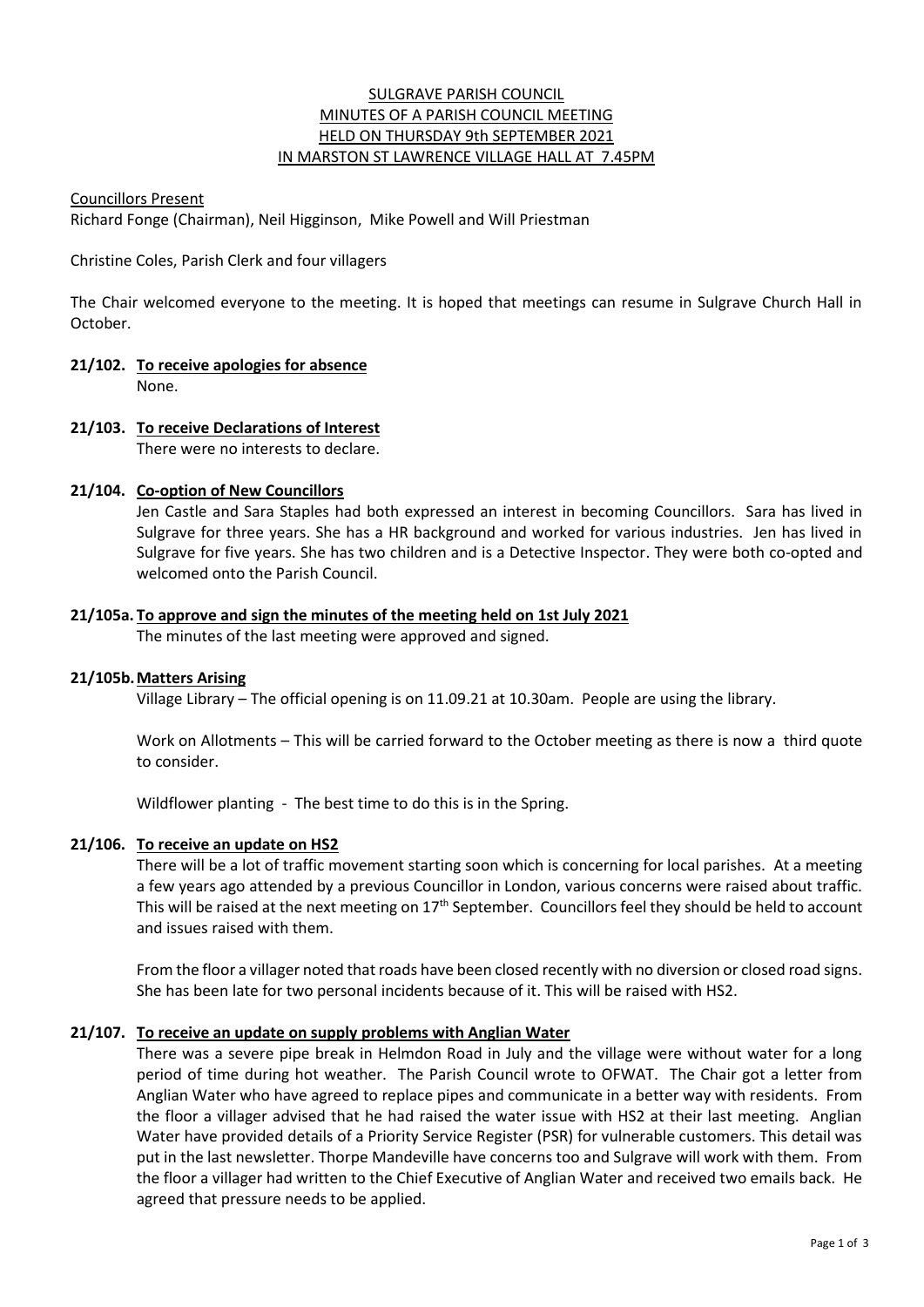## **21/108. To receive an update on the idea of a flagpole**

A small amount of feedback has been received. Cllr Castle knows the people who live by the one in Helmdon and will ask them about any noise impact. Cllr Priestman has received a couple of negative comments. The top of Manor Road is the best location for the flagpole. *Action: The Parish Clerk to get more details and costs.*

## **21/109. To receive an update on Pocket Park**

The annual safety inspection has been carried out. The cost for Kompan to come out and fix the faults is very expensive. Some small faults have been rectified. The zip wire should be inspected independently. It was agreed to get a new sign for the park at a cost of £19.00. The local grass contractor will clear the pond at an agreed cost. A working party will do some work on 25<sup>th</sup> September. The play equipment which was last replaced ten years ago may need replacing in due course.

*Action: The Parish Clerk to find someone to inspect the zip wire. Cllr Castle to investigate new play equipment and costs.*

## **21/110. To discuss a village litter pick**

Litter is not too much of a problem at the moment. A litter pick will be carried out later in the Autumn.

#### **21/111. To receive an update on the VAS**

Cllr Priestman has chased the moving of the 30mph sign at the Magpie Road end of the village. He will continue to apply pressure.

**21/112. To receive an update on work to the Church Hall** The building work is not finished yet.

#### **21/113. To discuss Remembrance Sunday**

Last year the church was closed due to Covid. A silhouette soldier was bought and a service held outside and attended by 70 people. *Action: The Chair to discuss the arrangements with the PCC.*

#### **21/114. To discuss the replacement village sign at the Magpie Road end**

A new village sign would have to be the same dimensions as the existing sign. The sign would need approval from Highways and the Regulations Team would be able to issue a license. It was agreed to ask for a replacement sign like the one on Helmdon Road. *Action: The Parish Clerk to order a replacement sign via Street Doctor.*

# **21/115. Councillors Reports**

No report was received from Sulgrave Manor.

The Neighbourhood Watch co-ordinator has left the village and a replacement is needed. A note will be put in the next newsletter.

## **21/116. Finance**

The following payments were approved under statutory powers:

- £54.22 to Texprep (newsletter copying)
- £90.00 to West Northants Council (election costs)
- £594.00 to the Ground Care Company (grass cutting June/July)
- £6.90 to N Higginson (refurbish Remembrance Day Soldier)
- £120.00 to Playsafey Ltd (play inspection)
- £25.00 to South Northants Area Support Team (NW)
- £198.00 to The Ground Care Company (grass cutting August)
- £39.58 to Texprep (newsletter copying)
- £48.00 to Greatfield Plants (mixed bedding and top up compost)